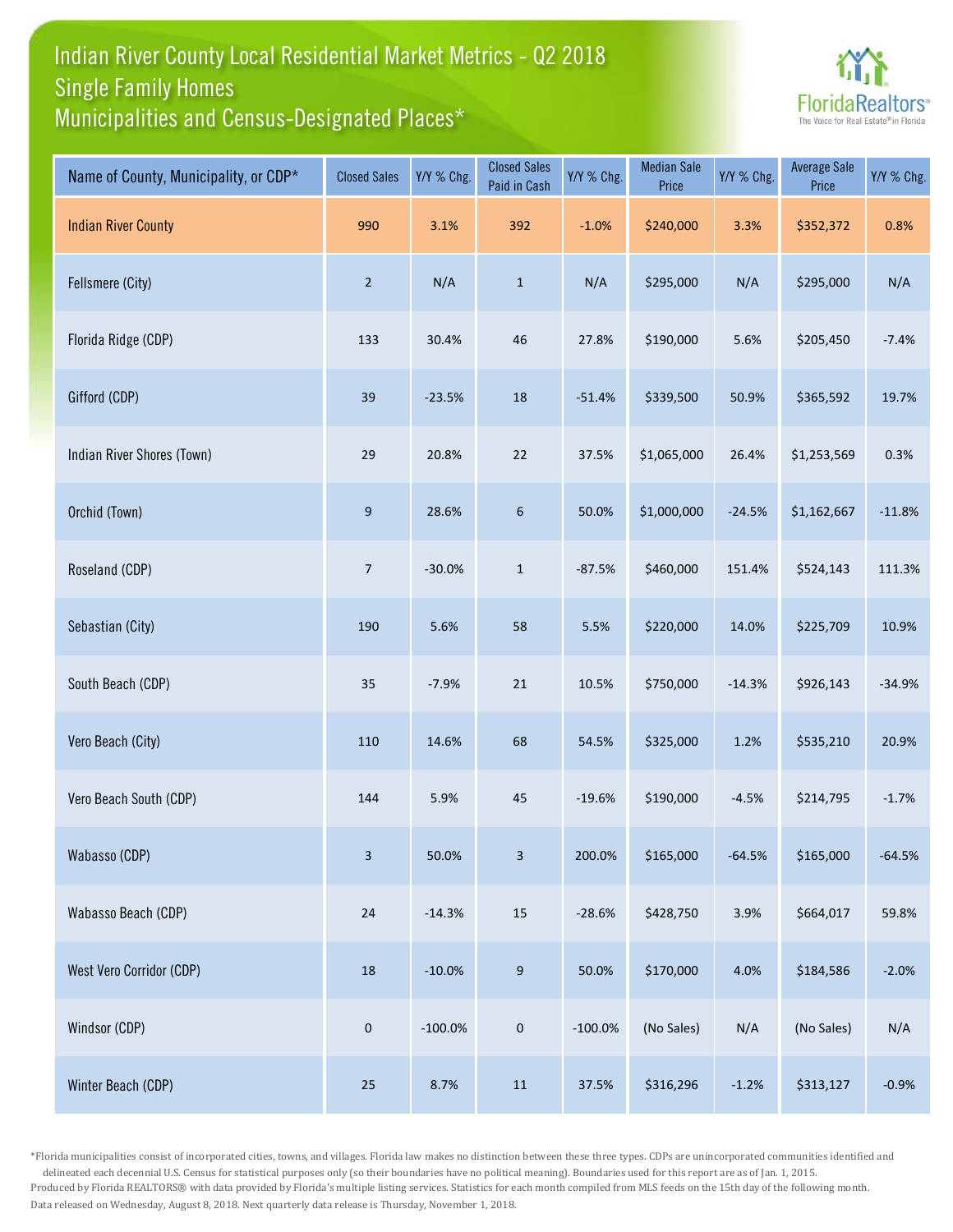## Indian River County Local Residential Market Metrics - Q2 2018 Municipalities and Census-Designated Places\* Single Family Homes



| Name of County, Municipality, or CDP* | <b>Dollar Volume</b> | Y/Y % Chg. | Pct. of Orig. List<br><b>Price Received</b> | Y/Y % Chg. | <b>Median Time to</b><br>Contract | Y/Y % Chg. | <b>New Listings</b> | Y/Y % Chg. |
|---------------------------------------|----------------------|------------|---------------------------------------------|------------|-----------------------------------|------------|---------------------|------------|
| <b>Indian River County</b>            | \$348.8 Million      | 3.9%       | 95.7%                                       | 0.8%       | 46 Days                           | $-8.0%$    | 1,119               | 5.6%       |
| Fellsmere (City)                      | \$590,000            | N/A        | 97.3%                                       | N/A        | 57 Days                           | N/A        | 7                   | 16.7%      |
| Florida Ridge (CDP)                   | \$27.3 Million       | 20.8%      | 96.7%                                       | 1.2%       | 29 Days                           | $-27.5%$   | 151                 | 11.9%      |
| Gifford (CDP)                         | \$14.3 Million       | $-8.4%$    | 94.6%                                       | 2.7%       | 62 Days                           | 34.8%      | 40                  | $-25.9%$   |
| Indian River Shores (Town)            | \$36.4 Million       | 21.2%      | 92.1%                                       | 0.3%       | 99 Days                           | $-36.5%$   | 22                  | 69.2%      |
| Orchid (Town)                         | \$10.5 Million       | 13.4%      | 93.1%                                       | 1.2%       | 297 Days                          | 230.0%     | $\overline{2}$      | $-50.0%$   |
| Roseland (CDP)                        | \$3.7 Million        | 47.9%      | 92.9%                                       | 0.8%       | 43 Days                           | 4.9%       | 10                  | 0.0%       |
| Sebastian (City)                      | \$42.9 Million       | 17.1%      | 96.3%                                       | $-0.1%$    | 44 Days                           | 18.9%      | 249                 | 29.7%      |
| South Beach (CDP)                     | \$32.4 Million       | $-40.0%$   | 92.6%                                       | 1.6%       | 106 Days                          | $-24.3%$   | 22                  | $-33.3%$   |
| Vero Beach (City)                     | \$58.9 Million       | 38.6%      | 93.5%                                       | 0.8%       | 69 Days                           | 11.3%      | 97                  | 10.2%      |
| Vero Beach South (CDP)                | \$30.9 Million       | 4.1%       | 96.7%                                       | 2.4%       | 31 Days                           | 0.0%       | 162                 | $-9.0%$    |
| Wabasso (CDP)                         | \$495,000            | $-46.7%$   | 91.7%                                       | 1.3%       | 48 Days                           | $-82.2%$   | 5                   | 150.0%     |
| Wabasso Beach (CDP)                   | \$15.9 Million       | 37.0%      | 95.0%                                       | 2.4%       | 103 Days                          | $-22.0%$   | 29                  | 7.4%       |
| West Vero Corridor (CDP)              | \$3.3 Million        | $-11.8%$   | 97.3%                                       | 2.9%       | 15 Days                           | $-69.4%$   | 22                  | $-4.3%$    |
| Windsor (CDP)                         | (No Sales)           | N/A        | (No Sales)                                  | N/A        | (No Sales)                        | N/A        | $\pmb{0}$           | N/A        |
| Winter Beach (CDP)                    | \$7.8 Million        | 7.7%       | 91.9%                                       | $-6.3%$    | 86 Days                           | 48.3%      | 28                  | $-3.4%$    |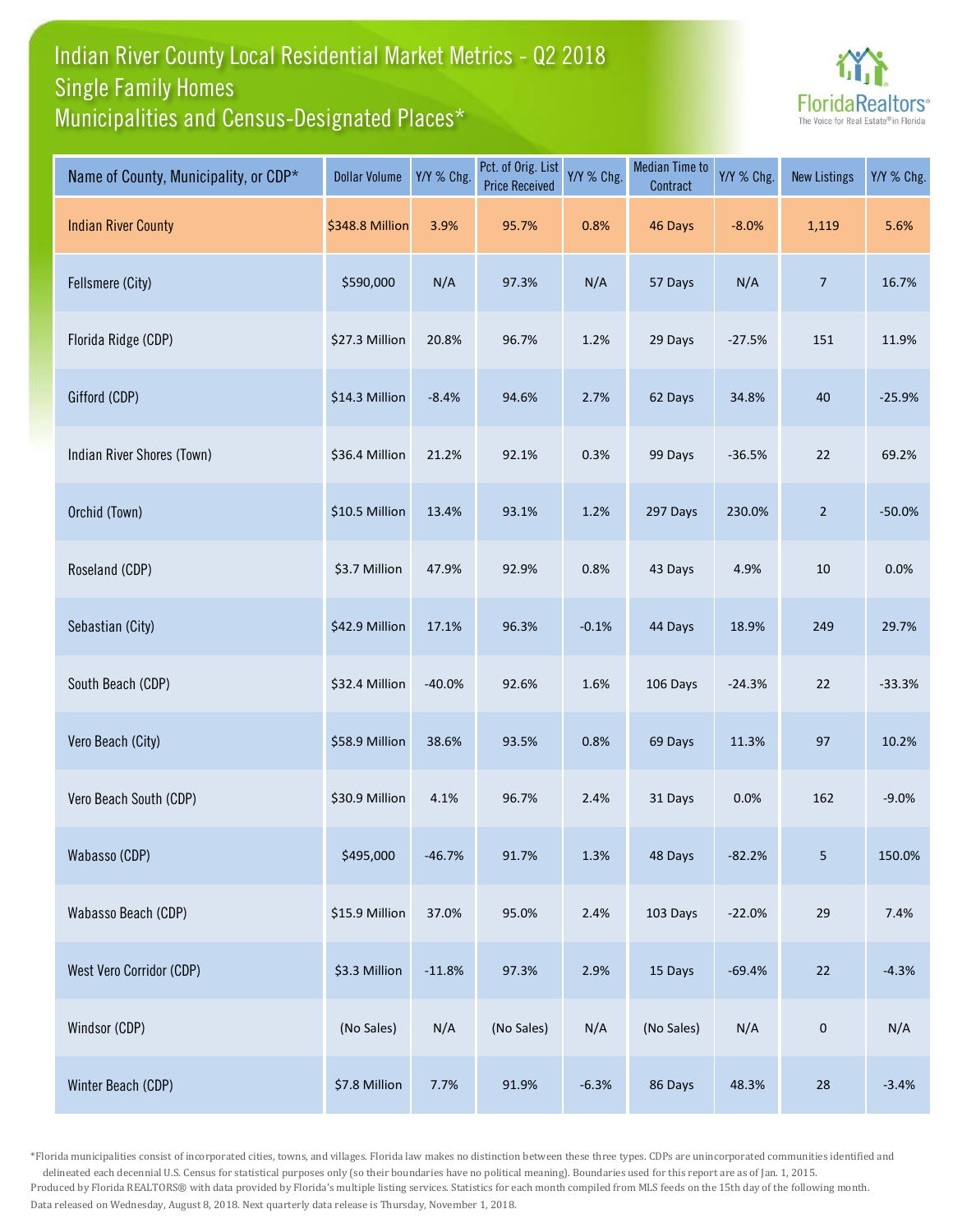## Indian River County Local Residential Market Metrics - Q2 2018 Municipalities and Census-Designated Places\* Single Family Homes



| Name of County, Municipality, or CDP* | <b>New Pending</b><br><b>Sales</b> | Y/Y % Chg. | Pending<br>Inventory | Y/Y % Chg. | <b>Active Inventory</b> | Y/Y % Chg. | <b>Months Supply</b><br>of Inventory | Y/Y % Chg. |
|---------------------------------------|------------------------------------|------------|----------------------|------------|-------------------------|------------|--------------------------------------|------------|
| <b>Indian River County</b>            | 1,025                              | 4.5%       | 458                  | $-7.5%$    | 1,306                   | 5.6%       | 4.9                                  | 0.0%       |
| Fellsmere (City)                      | $\mathbf{3}$                       | $-40.0%$   | $\overline{2}$       | $-33.3%$   | $\overline{5}$          | 66.7%      | $5.5\,$                              | 129.2%     |
| Florida Ridge (CDP)                   | 144                                | 60.0%      | 56                   | 27.3%      | 118                     | 7.3%       | $3.4$                                | $-10.5%$   |
| Gifford (CDP)                         | 33                                 | $-32.7%$   | $20\,$               | $-25.9%$   | 96                      | 33.3%      | 9.3                                  | 69.1%      |
| Indian River Shores (Town)            | 21                                 | $-4.5%$    | 14                   | $-12.5%$   | $72\,$                  | 2.9%       | 11.2                                 | $-5.1%$    |
| Orchid (Town)                         | $\sqrt{4}$                         | 100.0%     | $\overline{4}$       | N/A        | 38                      | 18.8%      | 35.1                                 | 46.3%      |
| Roseland (CDP)                        | $\sqrt{6}$                         | $-33.3%$   | $\mathbf{1}$         | $-50.0%$   | $18\,$                  | $-14.3%$   | 10.8                                 | 11.3%      |
| Sebastian (City)                      | 225                                | 15.4%      | 93                   | $-3.1%$    | 180                     | 41.7%      | 3.5                                  | 45.8%      |
| South Beach (CDP)                     | $30$                               | 0.0%       | 12                   | $-29.4%$   | 75                      | $-15.7%$   | 9.0                                  | $-21.7%$   |
| Vero Beach (City)                     | 96                                 | 4.3%       | 43                   | $-8.5%$    | 171                     | 1.8%       | $6.0\,$                              | 0.0%       |
| Vero Beach South (CDP)                | 138                                | $-14.3%$   | 66                   | $-12.0%$   | 120                     | $-11.1%$   | 2.9                                  | $-21.6%$   |
| Wabasso (CDP)                         | 5 <sub>1</sub>                     | 0.0%       | $2^{\circ}$          | $-66.7%$   | 7 <sup>7</sup>          | 40.0%      | 8.4                                  | 40.0%      |
| Wabasso Beach (CDP)                   | $19\,$                             | $-26.9%$   | $9\,$                | $-30.8%$   | 53                      | 17.8%      | $10.1\,$                             | 31.2%      |
| West Vero Corridor (CDP)              | 17                                 | $-32.0%$   | $\bf 8$              | $-11.1%$   | $13\,$                  | $-23.5%$   | $2.5$                                | 19.0%      |
| Windsor (CDP)                         | $\pmb{0}$                          | $-100.0%$  | $\mathbf 0$          | N/A        | $\mathbf{3}$            | 200.0%     | 36.0                                 | 200.0%     |
| Winter Beach (CDP)                    | 24                                 | 14.3%      | $\bf 8$              | $-20.0%$   | 43                      | $-17.3%$   | $6.0\,$                              | $-25.0%$   |